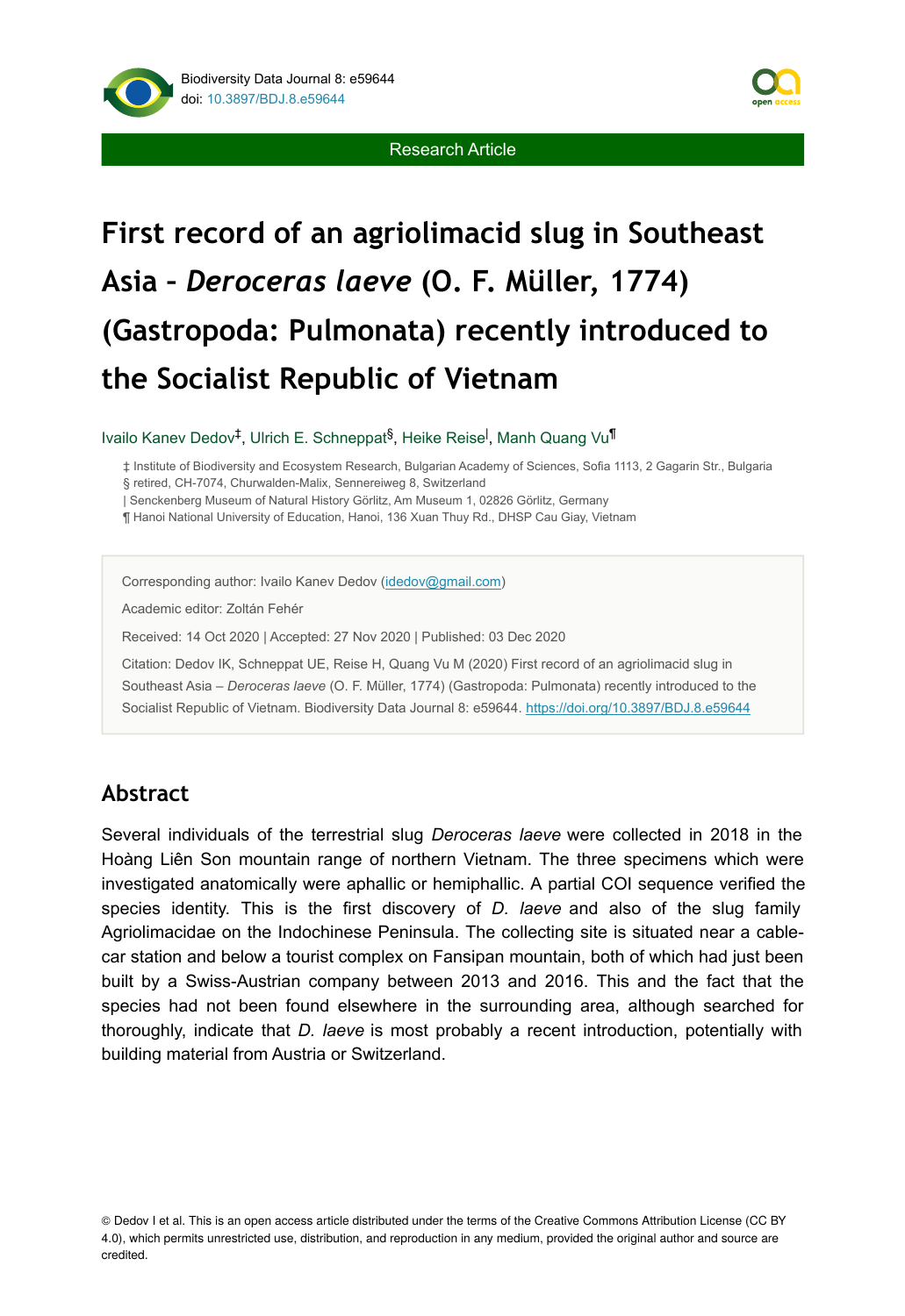# **Keywords**

terrestrial slug, new introduction, COI, Gastropoda, Pulmonata, Agriolimacidae

# **Introduction**

Globalisation of trade and long-distance travelling have led to unintended introductions of alien species worldwide, of which some have become serious pests causing problems in agriculture and horticulture or for human health (Cowie et al. 2009, Simberloff 2013). Their low mobility makes terrestrial molluscs usually poor dispersers, but some species have been very successful in hitchhiking on transports of goods (Cowie et al. 2009). Amongst terrestrial slugs, some Veronicellidae have been spread widely in the tropics and subtropics and become important agricultural pests. In the temperate regions of the world, a few European slug species of the genera *Deroceras* (Agriolimacidae), *Arion* (Arionidae) and *Ambigolimax* (Limacidae) have behaved similarly. *Deroceras reticulatum* (O. F. Müller, 1774), *Deroceras laeve* (O. F. Müller, 1774) and *Deroceras invadens* Reise, Hutchinson, Schunack & Schlitt, 2011 have spread not only across Europe but also to most other continents. These three species have also taken hold in the tropics (e.g. Welter-Schultes 2012, Hutchinson et al. 2014); it has been hypothesised that pest species from temperate regions are pre-adapted for the tropics, because the temperature fluctuations of their native area select for surviving high temperatures (Meyer and Cowie 2010). Particularly *D. laeve* inhabits an extremely wide range of habitats. Since Wiktor's (2000) monograph, in which he also stressed occurrences on tropical islands "such as New Guinea or others on the Pacific", a number of further discoveries have turned up (see Discussion). However, there have been almost no records of any Agriolimacidae from SE Asia, potentially reflecting a lack of malacologists searching for or recognising them. We now report a small population of *D. laeve* in the high mountains of northern Vietnam, which is its first known occurrence on the Indochinese Peninsula.

# **Material and methods**

**Location**: Southeast Asia, Socialist Republic of Vietnam, Hoàng Liên Son Mountains range (the south-eastern extension of the Himalayan chain), Lao Cai Province, Municipality of Sa Pa, Hoàng Liên National Park, below Fansipan peak, northern-slope, 22.3054°N, 103.7751°E, 3020 m a.s.l.

**Habitat**: Open, stony area with some sparse weedy vegetation, not far from the cable-car station and near temple buildings, surrounded by forest (Fig. 1). The top of Fansipan comprises disturbed habitat. The cable-car station and a large tourist complex were built between 2013 and 2016. A huge temple complex next to the cable car station was finished in 2015. Many paths and stairs connect the diverse sites and facilities, and many bushes and other flowering plants from elsewhere were planted. The site where *D. leave* was found is one of the few ruderal sites which had been gardened during the years of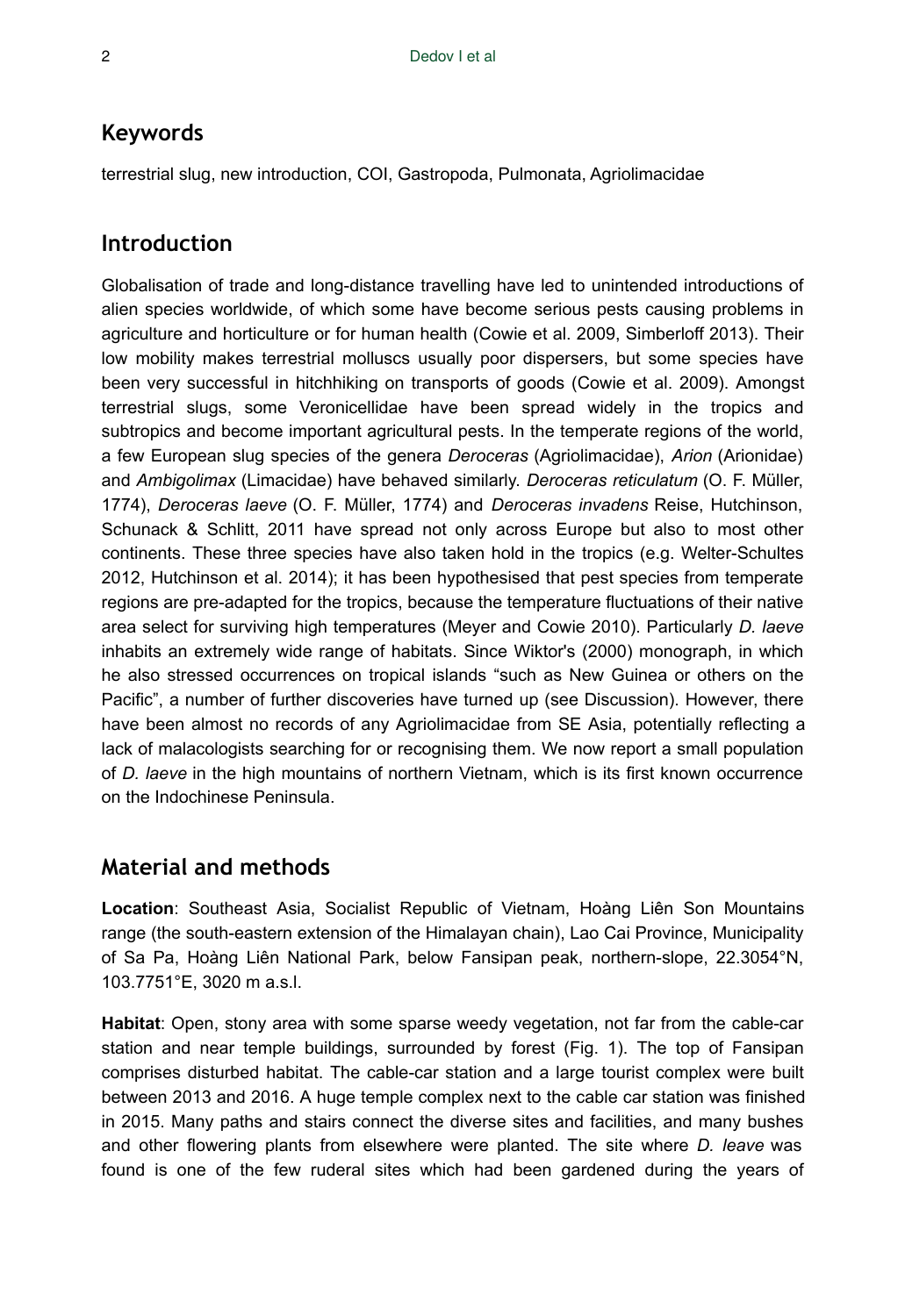construction, most probably by construction workers. Remains of plant beds, plantings and an irrigation ditch were still to be found.



#### Figure 1. doi

*Deroceras laeve*, Collection I. Dedov no. 40339/B, locality, Northern Vietnam, Lao Cai Province, Municipality of Sa Pa, below Fansipan peak

**Collection**: All sites around the top of Fansipan mountain (if not inaccessible as a result of the steepness of the terrain or impenetrability of bamboo thickets) were searched intensively for gastropods by four zoologists (I. Dedov, N. Simov, R. Bekchiev and P. Beron) on 21.09.2018.

Eight specimens of *D. laeve* were found close to the temple and not far from the cable-car station on an area of just a few square metres. The slugs were found in the middle of the day (13:00–14:00 hrs), some active on the moist soil and some hidden under stones. The air temperature was approximately 15–20°C, with almost no wind and a cloudy sky. *Deroceras laeve* was found nowhere else, but several other, indigenous species, including semi-slugs (Helicarionidae), were collected elsewhere on Fansipan Dedov et al. (2019), but none together with *D. laeve*.

**Treatment of specimens**: The slugs were killed and fixed on the evening of the collecting day, following the methods in Nitz et al. (2009). They were relaxed in a jar with unchlorinated water and some drops of the surfactant SUPRALAN-UF until fully stretched and dead (after 30–60 min). The dead slugs were cleaned of mucus in a sieve under cold running water. For preservation, 96% ethanol was injected with a syringe into the body cavity through the terminal tip of the sole. The specimens were then covered with ethanol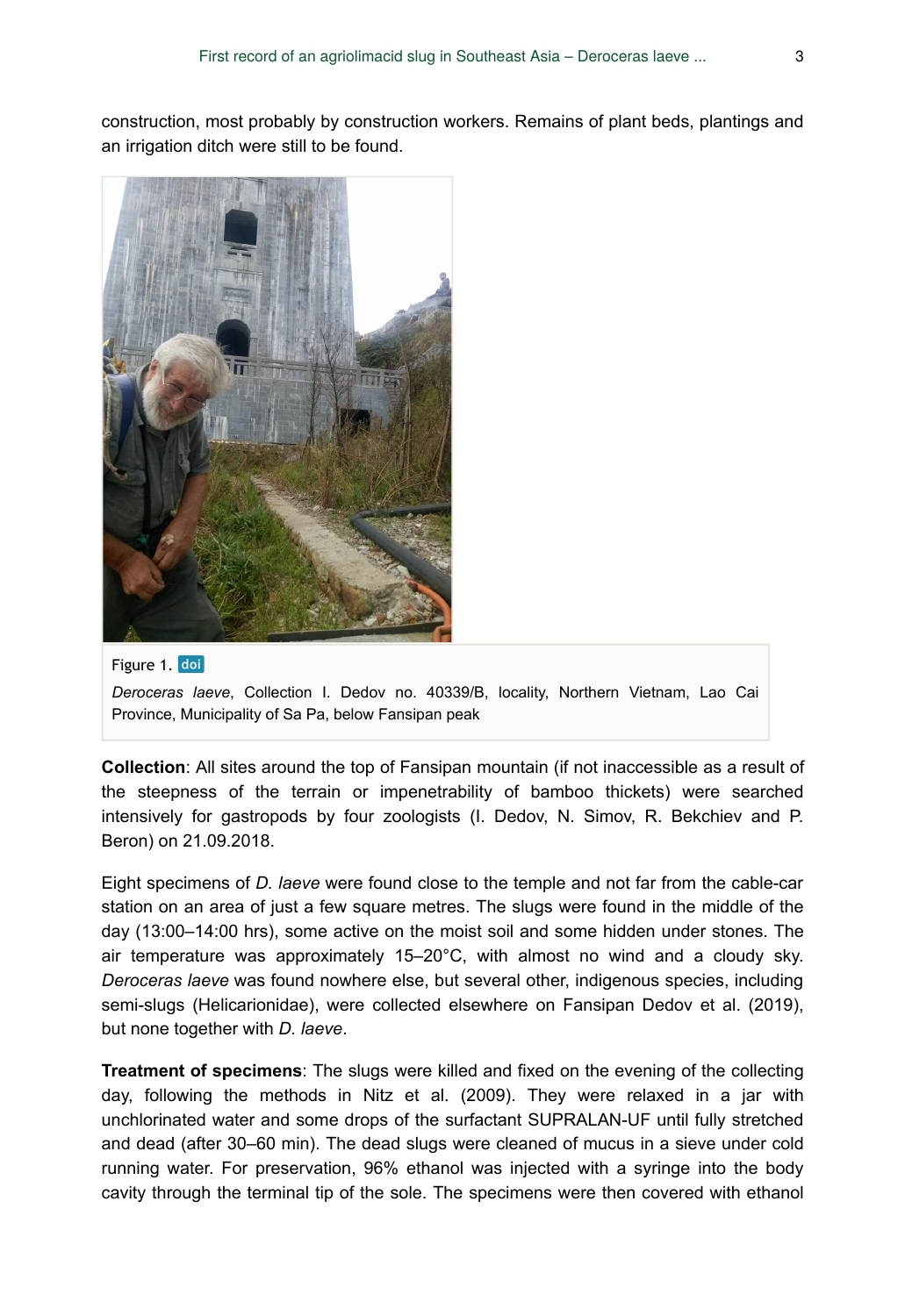(96%) and left for some hours and finally stored in 75% ethanol. The ethanol was changed at least twice over the following days.

Some specimens were photographed alive before they were killed, using a digital camera Panasonic, Lumix DMC-TZ31.

All individuals are adult (judging by the visible and open genital pore: U. Schneppat, personal observation). Six specimens of the series are kept in the Mollusca collection of the Institute of Biodiversity and Ecosystem Research, Bulgarian Academy of Sciences, Sofia (Collection I. Dedov 40339/B–F and H), two specimens (ex Collection I. Dedov 40339/A and G) are stored in the collection of the Senckenberg Museum of Natural History Görlitz, Germany (p23737, p23738).

*Morphological studies*: Seven specimens, preserved in 75% ethanol, were measured using callipers, a metal ruler or with a calibrated eyepiece. Three specimens were dissected: 4039/B by U. Schneppat and p23737 and p23738 by H. Reise. The general dissection method followed Wiktor (2000). The eighth specimen, 40339/H, was excluded from the measurements reported here, because it was obviously sick or senile: it had shrivelled and deformed considerably during fixation and had a necrotic wound in its right body wall. This specimen is kept in 96% ethanol for potential further DNA work.

*DNA sequencing*: DNA was extracted from foot muscle tissue of specimen 40339/G (= SMNG p23738) following the method of Winnepenninckx et al. (1993). For amplification of the standard bar-coding region of the mitochondrial COI gene, we used the primers LCO1490 and HCO2198 (Folmer et al. 1994). The sequencing, in both directions, was carried out by the Laborzentrum BIK-F (Frankfurt/Main (Germany). For further details see Hutchinson et al. (2020).





*Deroceras laeve*, Collection I. Dedov no. 40339/A (= SMNG p23737) when alive, 21.09.2018 I. Dedov photo.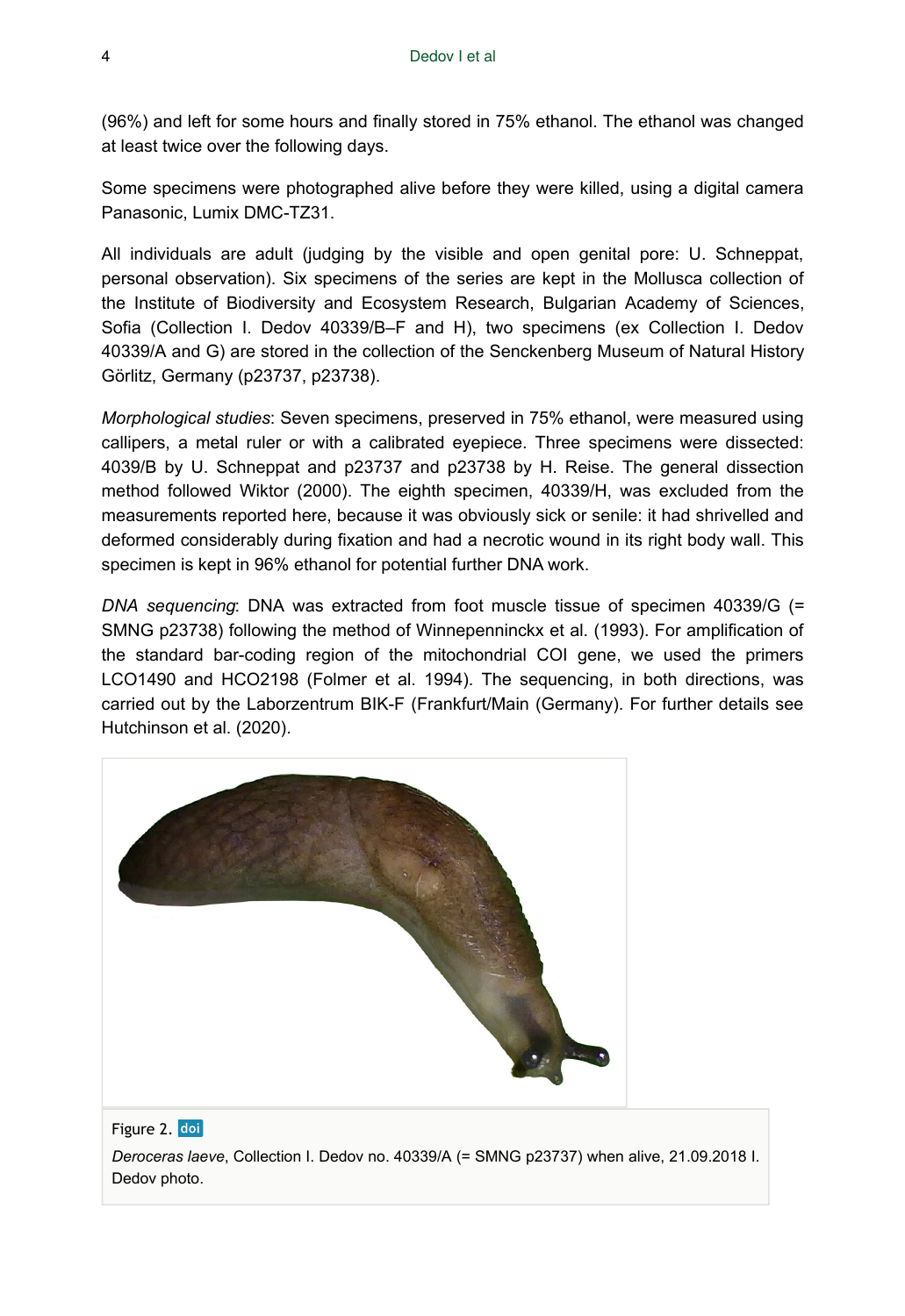# **Results**

Colouration: (*N* = 8) All specimens in the preserved series are of the same general colouration, dark greyish-olive. The coloration of preserved specimens was still largely unchanged after six months in 75% ethanol (Fig. 2)

The ommatophores are entirely black, and the black ommatophorean retractor muscle is well visible through the integument of head and neck. The lower pair of tentacles are uniform pale-grey. The area around the pneumostome is much paler than the mantle and with dark micro-dots along its outer margin. Pigmentation of the sole at first sight appears to be uniform pale grey, but the centre field is slightly lighter. In some specimens, at the outermost end of the lateral sole fields, there is a higher accumulation of dark pigment, and the tip of the sole appears almost black or at least dark-grey. The body mucus of all specimens observed was colourless, wateryand translucent.

Body: (*N* = 7) Animals with very thin and delicate integument. Total body length of preserved specimens 16–18 mm; mantle length 7.0–9.0 mm (43–50% of the total length); keel very inconspicuous and its length highly variable 1.7–5.0 mm. The tail gradually tapers towards the end, with no truncation and not laterally flattened.

Anatomy: (*N* = 3) Penis: completely missing and not even a small vestigial bump found in specimens 40339/A and 40339/B; specimen 40339/G is hemiphallic with a tiny vestigial penis. Musculus retractor penis: completely missing and no remains found at the usual position at the inner body wall. Vas deferens: completely missing in specimen 40339/G, but in specimens 40339/A & B there is a vestigial duct at the proximal end of the free oviduct (Fig. 3). Rectal caecum completely missing.



Figure 3. doi

*Deroceras laeve*, Collection I. Dedov no. 40339/B, genital tract preparation. Abbreviations: ag  $=$  albumen gland, at  $=$  atrium, bc  $=$  bursa copulatrix, fo  $=$  free oviduct, hd  $=$  hermaphroditic duct,  $hg = hermaphroiditic gland (gonad), so = sperm-oviduct, vvd = vestigial vas deferens.$ Photograph R. Heim.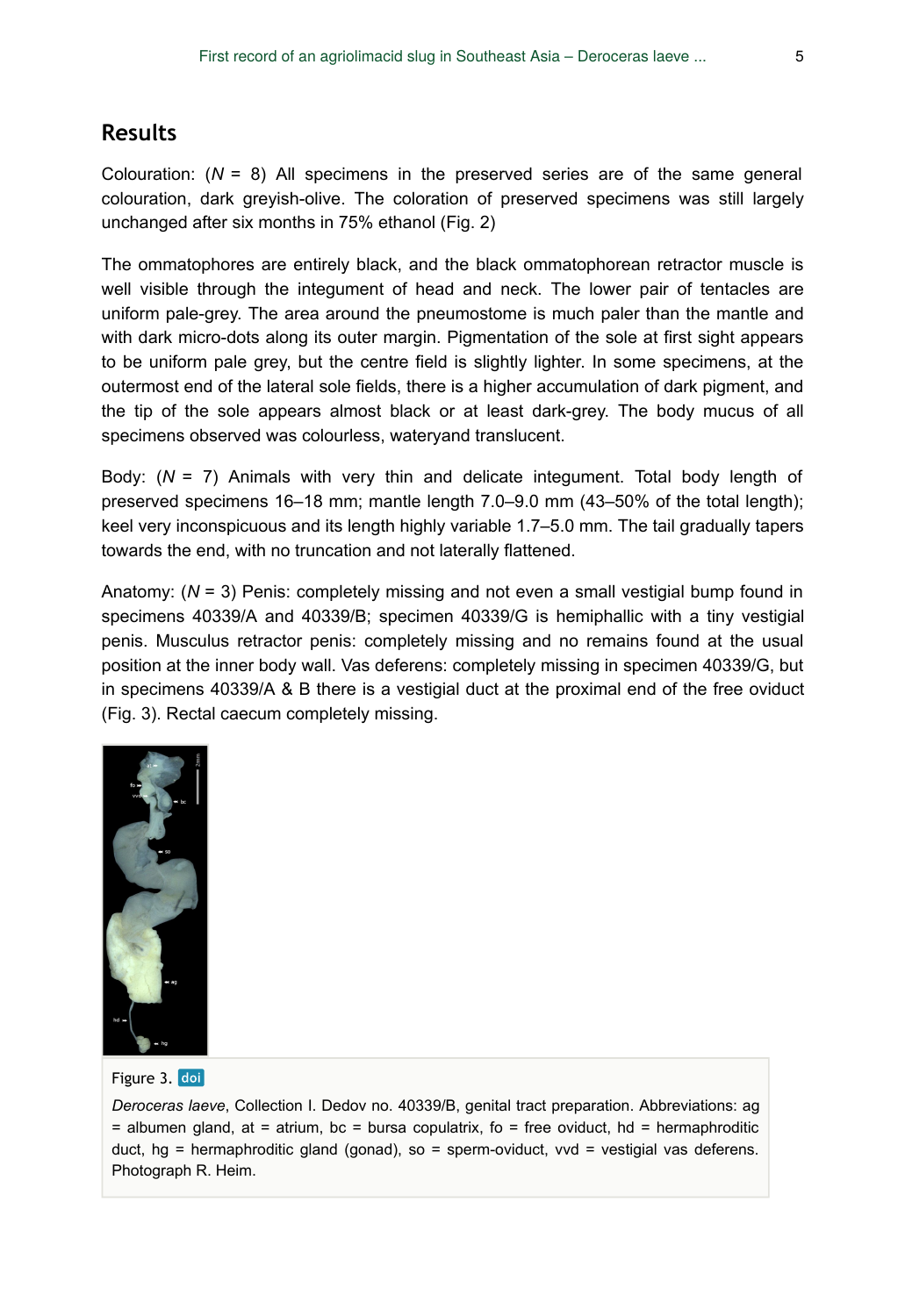Vestigial shell (40339-B): length 3.58 mm, width 2.49 mm. Very flat and straight with almost no cavity ventrally, a little whitish, but almost translucent and without a ventrally thickening calcium-carbonate layer. Periostracum completely colourless, shiny and only visible as a narrow seam at the left and right edge of the shell. Apex almost in the centre of the anterior edge and not very pronounced. Five very regular growth-lines clearly visible all around the shell (Fig. 4)





**Genetics**: We sequenced a 644 bp fragment of the COI gene (GenBank number MT941435). *Deroceras laeve* sequences in GenBank show much variation, but this sequence fully matches one from Massachusetts (GenBank AF239733.1) and also an individual from the Costa Brava, Spain (GenBank number MT941436; collection number SMNG p24032). Another haplotype only one base pair different has been found in Gloucestershire, England (KF894311.1) and Ontario, Canada (MG422202.1). Evidently, the Vietnamese specimen has a widely distributed haplotype, so this does not reliably indicate a likely source population.

### **Discussion**

The record of a small population of *Deroceras laeve* in northern Vietnam is the first from the Indochinese Peninsula and thereby fills a gap in its range within SE Asia. There are a few other species of this genus which have been spread widely by human activity, such as *D. reticulatum* which has, like *D. laeve*, an almost worldwide distribution (Wiktor 2000, Welter-Schultes 2012, Hutchinson et al. 2014). However, it is more difficult with *D. laeve* to delineate between its natural and introduced ranges. With a supposedly Holarctic natural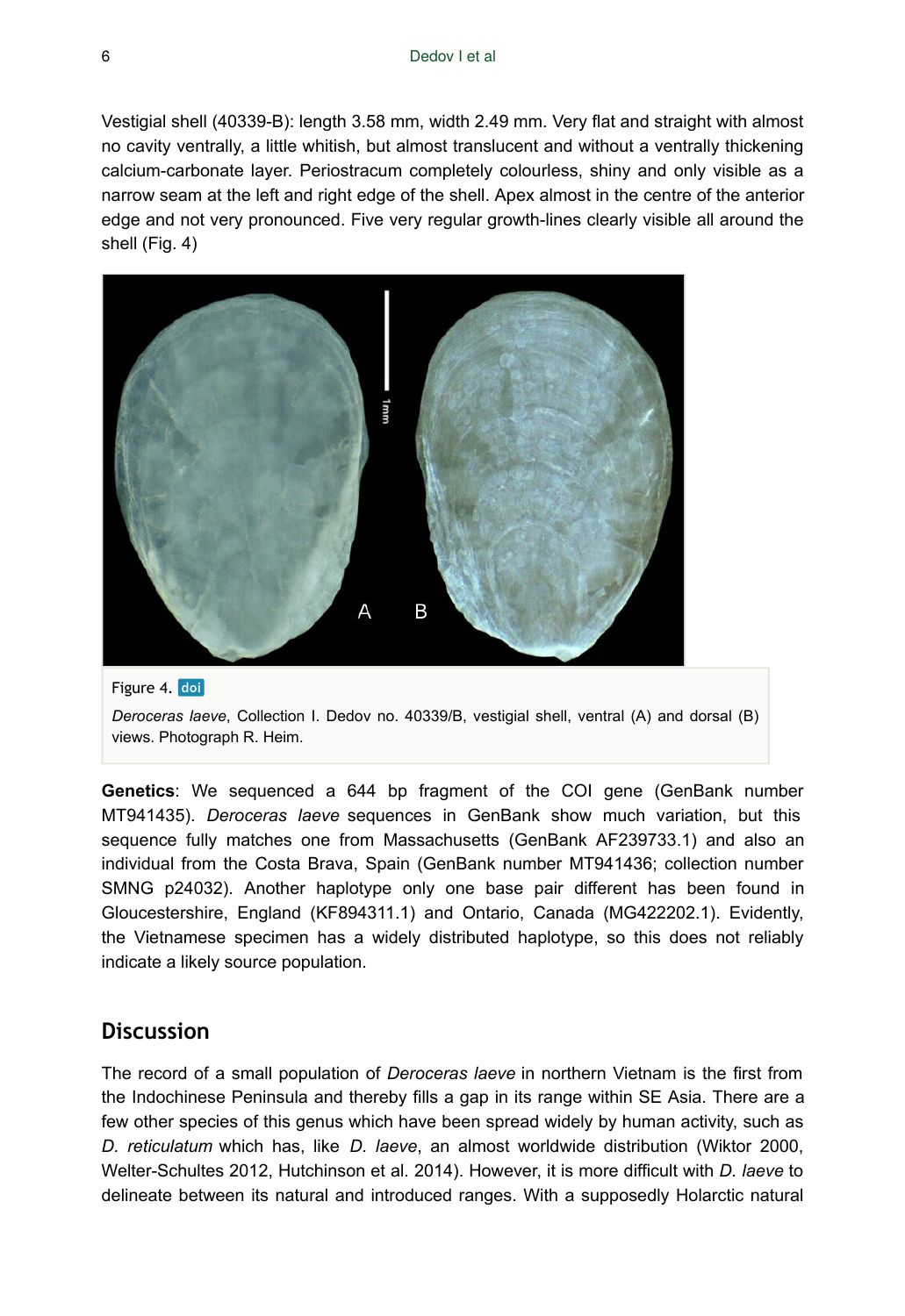distribution range (though there is dispute about whether it is native to North America, for example Wiktor (2000), Wiktor and Auffenberg (2002), Welter-Schultes (2012), Gittenberger et al. (2018)), stretching from the arctic Tundra (Berman et al. 2011) to the subtropics, *D. laeve* has by far the largest natural range amongst species of Agriolimacidae (Wiktor 2000). This goes along with an enormous ecological plasticity: it requires some dampness, but can tolerate freezing well below -20 °C, and the short life cycle allows it to grow and reproduce even in extremely short seasons of suitable conditions (Wiktor 2000, Berman et al. 2011). *Deroceras laeve* occurs from sea level to 4800 m and in a variety of forests, wetlands, natural and agricultural habitats (Wiktor 2000, Gittenberger et al. 2018). It is also a frequent pest in greenhouses (Rowson et al. 2014). The species is considered as native in China because the very many records cover most of the country, including the south-eastern regions, and range from lowland to high altitudes (up to 4200 m a.s.l.) and include natural as well as synanthropic habitats (Wiktor 2000). In addition populations along the southern foothills of the Himalayas have been considered as native: several localities in northern Pakistan (Wiktor and Auffenberg 2002, Hlavàč 2004), Nepal (districts of Kathmandu, Taplejung and Panchthar: Bössneck 2006, Budha et al. 2015) and Bhutan (Gaza district in the NW, and further indications from two districts in central and southeastern Bhutan: Gittenberger et al. 2018).

Populations in the tropics are believed to have been introduced. While *D. laeve* seems widespread in tropical America (e.g. Mexico: Araiza-Gòmez et al. 2017), it is believed to be limited to disturbed habitats in the Asian tropics. The species has been found in the rather temperate and mountainous eastern Indian states of Mizoram and Manipur, about 1000 km east of Fansipan (Surya Rao et al. 2004, Surya Rao et al. 2007), but is also claimed to be rather common in Karnataka, southern India (Jayashankar et al. 2012, NA Aravind personal communication 2020), though based on external characters only and still to be confirmed). It is further known from modified highland habitats of Sri Lanka (Naggs et al. 2003) and Malaysian Borneo (though based on external characters only: Schilthuizen and Liew 2008), from Taiwan (Tsai and Wu 2008), Japan (National Institute for Environmental Studies, Japan 2020; https://www.nies.go.jp/biodiversity/invasive/resources/listen moll [uscs.html](https://www.nies.go.jp/biodiversity/invasive/resources/listen_molluscs.html), accessed 23.08.2020), Papua New Guinea (Wiktor 2003), Queensland, Rarotonga, the Fiji Islands and Hawaii (see Hutchinson et al. 2014 and references cited therein). No *Deroceras* species has been listed for neighbouring Laos (Inkhavilay et al. 2019) or Thailand (Hemmen and Hemmen 2001), nor in the latest list for Vietnam (Schileyko 2011).

The new locality in Northern Vietnam is on a south-eastern outpost of the Himalayan foothills and only about 400 km south of the nearest records in China (Wiktor 2000). Therefore, one might ask whether this is at the furthest margin of its native range. However, there are a number of indications that the population on Fansipan mountain is a recent introduction. 1) It seems to be small and limited to a few square metres; 2) the collecting site is at a highly disturbed site where construction work at a large tourist complex and associated small-scale gardening was finished only a few years before; 3) it is close to the cable-car station. One may assume that some building material for the tourist complex was transported with the newly built cable car and potentially piled up next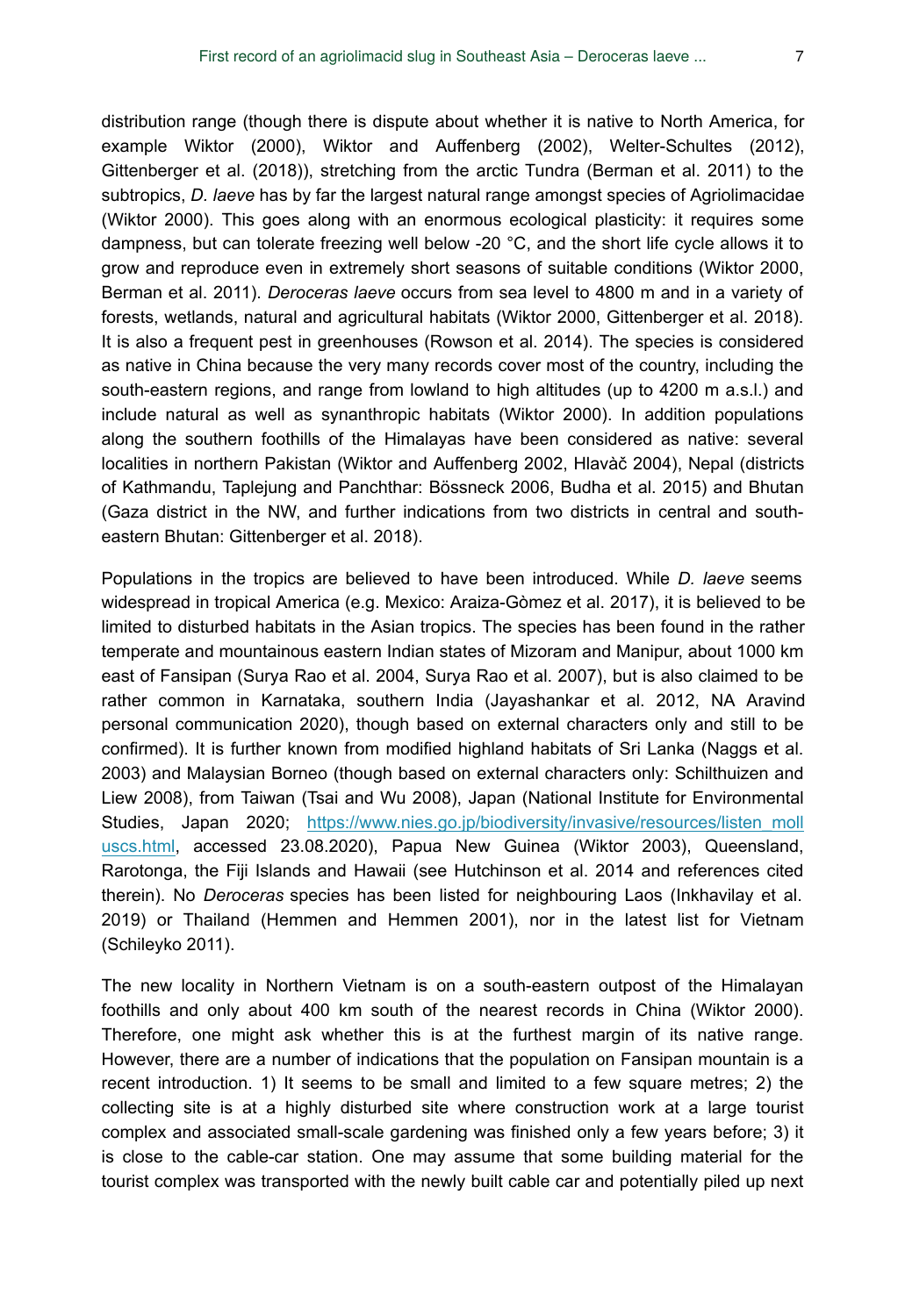to the station for some time. *Deroceras* and other terrestrial molluscs are known to cling to imported plants or packages of construction material if stored in the open (Robinson 1999, Chown et al. 2002, Hutchinson et al. 2014). The construction work on the cable car and the tourist complex was mainly undertaken by an Austrian/Swiss company (the Doppelmayr-Garaventa Group, Federal State of Vorarlberg, Austria and Kanton Zug, Switzerland). As they also imported construction material, it seems a realistic option that slugs were imported incidentally from Europe. Provided with at least a certain degree of dampness, *D. laeve* can survive with very little to eat for some time. Its ability to self-fertilise allows also single individuals or even eggs to found a population. The same factors mean that a longdistance introduction from elsewhere than Austria and Switzerland is also plausible. It would require a genetic study involving further loci and many more localities to provide evidence of the likely origin (cf. Hutchinson et al. 2020).

The area of Hoang Lien National Park (29,845 ha in Lao Cai Province, including Sapa town and Fansipan peak at 3143 m a.s.l.) is the site of intersection of two sub-regions of subtropical and tropical high mountains. The year there is divided into two seasons: summer = rainy season from May to October (very wet, with heavy rains) and winter = dry season from November to April. The usual temperature in the summer months is 18–20ºC; in the winter months 10–12ºC. The temperature maximum of the area, measured in April in the lowlands, is 33ºC, the temperature minimum -3ºC. The average annual rainfall is 2,759 mm, with a recorded maximum of 3,484 mm, but rainfall depends on topography and season. About 80–85% of the total annual precipitation falls in summer, mainly June and July, while there is only 50–100 mm rain per month during winter. Humidity is relatively stable with 85–90% during most of the year. It may reach up to 97% and decrease to 65– 70% during April. Fog and hoar frost appear often and at all times of the year, especially in winter. On average, there are ca. 160 foggy days per year and six average days with frost (Vietnam Forestry Agency 2013, Nguyen 2017, The meteorological station in Sa Pa 2017). This comparatively mild and wet climate seems very favourable for the humidity-loving *D. laeve*, and it remains to be seen whether the Fansipan population will develop further and expand into surrounding natural habitats.

## **Acknowledgements**

The study was supported by the Institute of Ecology and Works Protection, Hanoi, Vietnam and by Projects "Research on ecologically sustainable development model on the coastal area of Mekong Delta", Code Number: 10/2017/HĐ.ĐTĐL.CN.CNN. Thanks go to Regula Cornu, Chur, Switzerland, for assistance in the laboratory, collection and cataloguing and to René Heim, Luzern, Switzerland, for photographing specimen 40339/B for figures 3 and 4, for further support when studying the specimens in his laboratory and for ongoing constructive discussions and preparing the stack photographs. Bettina Schlitt (SMNG) isolated and sequenced the DNA of specimen 40339/G. John M.C. Hutchinson provided valuable comments and advice, analysed the COI data and improved the English. Authors would like to thank two reviewers, Ben Rowson and Ágnes Turóci, for their helpful remarks.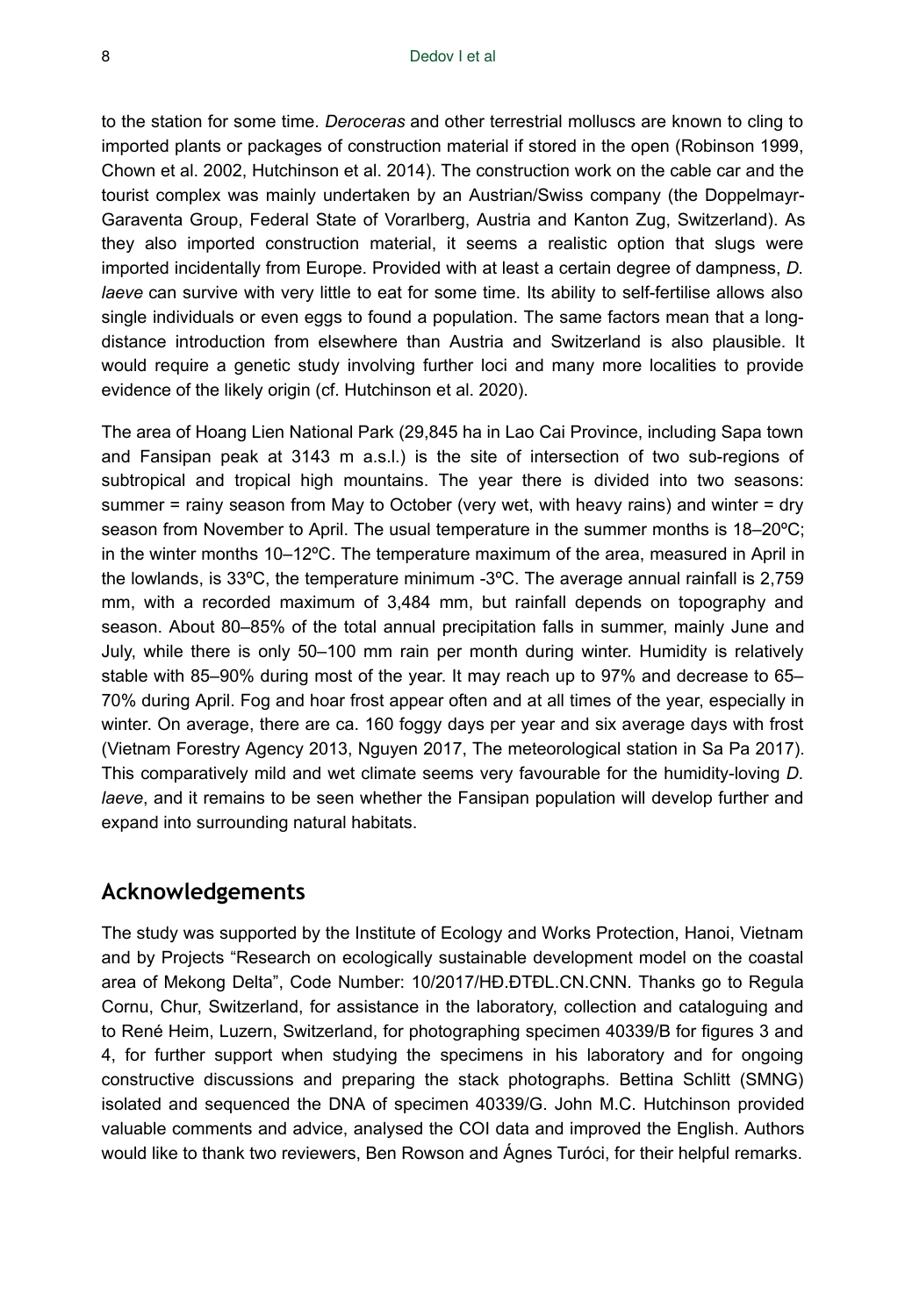# **References**

- Araiza-Gòmez V, Naranjo-García E, Zúñiga G (2017) The exotic slugs of the genus *Deroceras* (Agriolimacidae) in Mexico: Morphological and molecular characterization, and new data on their distribution. American Malacological Bulletin 35: 126‑133. <https://doi.org/10.4003/006.035.0205>
- Berman DI, Meshcheryakova EN, Leirikh AN (2011) Cold hardiness, adaptive strategies, and invasion of slugs of the genus *Deroceras* (Gastropoda, Pulmonata) in northeastern Asia. Biology Bulletin 38: 765‑778. <https://doi.org/10.1134/S1062359011080012>
- Bössneck U (2006) Ökologie und Verbreitung der Nacktschnecken im Nepal-Himalaya (Molluca: Gastropoda: Pulmonata). In: Hartmann M, Weipert J (Eds) Biodiversität und Naturausstattung im Himalaya.
- Budha PB, Naggs F, Backeljau T (2015) Annotated checklist of the terrestrial gastropods of Nepal. ZooKeys 492: 1-48. <https://doi.org/10.3897/zookeys.492.9175>
- Chown SL, McGeoch MA, Marshall DJ (2002) Diversity and conservation of invertebrates on the sub-Antarctic Prince Edward Islands. African Entomology 10: 67‑82.
- Cowie RH, Dillon RT, Robinson DG, Smith JW (2009) Alien non-marine snails and slugs of priority quarantine importance in the United States: a preliminary risk assessment. American Malacological Bulletin 27: 113‑132.<https://doi.org/10.4003/006.027.0210>
- Dedov I, Schneppat U, Vu MQ, Huy NQ (2019) A new semislug of the genus *Laocaia* (Gastropoda, Pulmonata, Helicarionidae) from Vietnam. ZooKeys 846: 19‑30. <https://doi.org/10.3897/zookeys.846.34372>
- Folmer O, Black M, Hoeh W, Lutz R, Vrijenhoek R (1994) DNA primers for amplification of mitochondrial cytochrome c oxidase subunit I from diverse metazoan invertebrates. Molecular Marine Biology and Biotechnology 3: 294‑299.
- Gittenberger E, Gyeltshen C, Leda L, Zangpo T, Klinken RDv (2018) The first record of the cosmopolitan slug *Deroceras laeve* (O. F. Müller, 1774) (Gastropoda: Pulmonata: Agriolimacidae) in Bhutan. Folia Malacologica 26: 89-93. [https://doi.org/10.12657/](https://doi.org/10.12657/folmal.026.006) [folmal.026.006](https://doi.org/10.12657/folmal.026.006)
- Hemmen J, Hemmen C (2001) Aktualisierte liste der terrestrischen Gastropoden Thailands. Schriften zur Malakozoologie 18: 35‑70.
- Hlavàč JČ (2004) A new record of *Deroceras laeve* (O. F. Müller, 1774) from Pakistan (Gastropoda: Pulmonata: Agriolimacidae). Folia Malacologica 12: 181-182. <https://doi.org/10.12657/folmal.012.016>
- Hutchinson JM, Reise H, Robinson DG (2014) A biography of an invasive terrestrial slug: the spread, distribution and habitat of *Deroceras invadens* . NeoBiota 23: 17‑64. <https://doi.org/10.3897/neobiota.23.7745>
- Hutchinson JM, Schlitt B, Kořínková T, Reise H, Barker GM (2020) Genetic evidence illuminates the origin and global spread of the slug *Deroceras invadens* . Journal of Molluscan Studies<https://doi.org/10.1093/mollus/eyaa016>
- Inkhavilay K, Sutcharit C, Bantaowong U, Chanabun R, Siriwut W, Srisonchai R, Pholyotha A, Jirapatrasilp P, Panha S (2019) Annotated checklist of the terrestrial molluscs from Laos (Mollusca, Gastropoda). Zookeys 834: 1‑166. <https://doi.org/10.3897/zookeys.834.28800>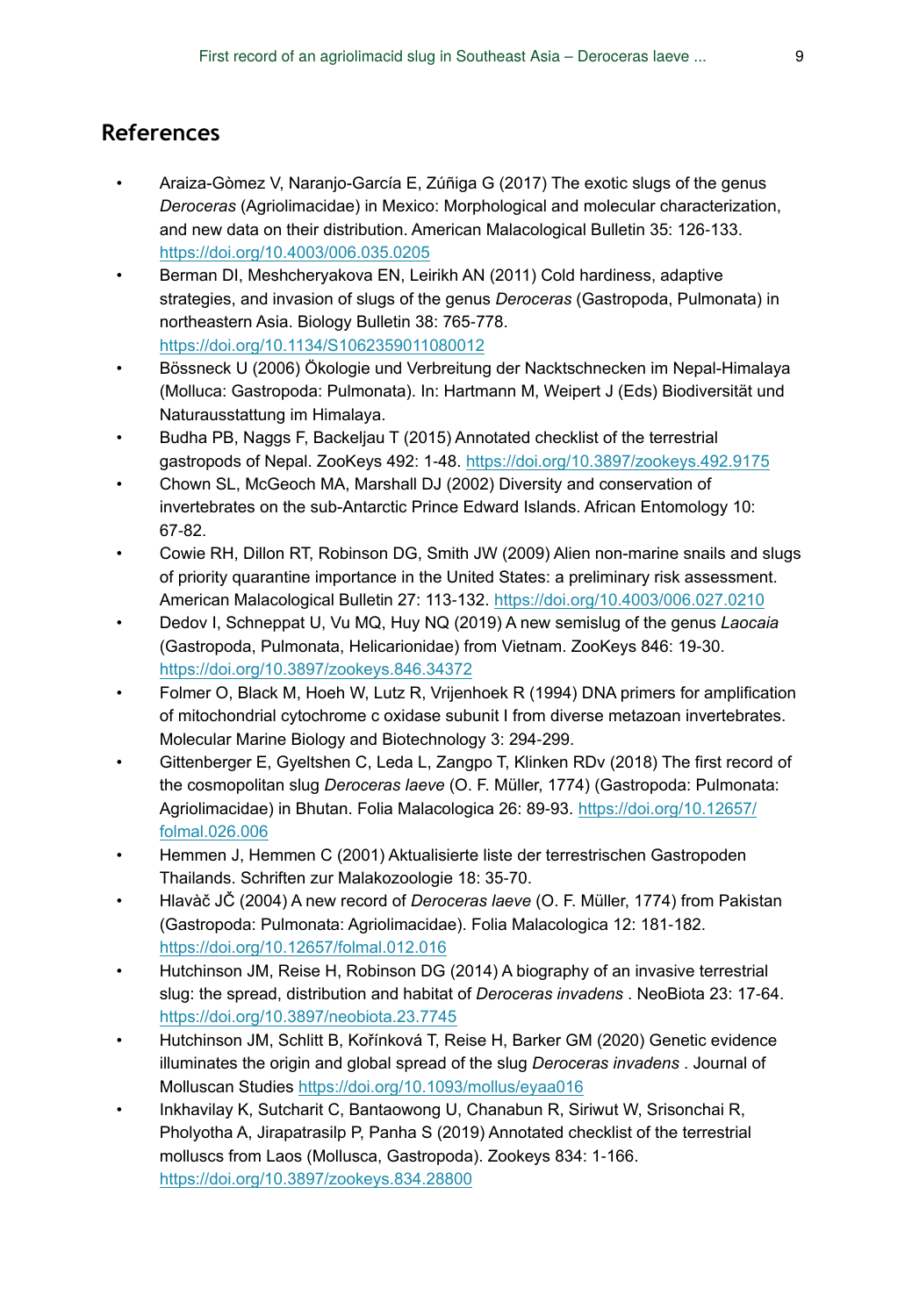- Jayashankar M, Aravind NA, Reddy MS (2012) Distribution of pestiferous terrestrial molluscs in Bangalore. In: Biju-Kumar A, Nayar MP, Varma RV, Peethambaran CK (Eds) Biodiversity and taxonomy. Naradendra Publishing House, 55-60 pp.
- Meyer WM, Cowie RH (2010) Invasive temperate species are a threat to tropical island biodiversity. Biotropica 42: 732‑738.<https://doi.org/10.1111/j.1744-7429.2010.00629.x>
- Naggs F, Raheem DC, Mordan PB, Grimm B (2003) Ancient relicts and contemporary exotics: faunal change and survivorship in Sri Lanka's snail fauna. BCPC Symposium Proceedings No. 80: Slugs & snails: agriculture, veterinary & environmental perspectives.
- National Institute for Environmental Studies, Japan (2020) [https://www.nies.go.jp/](https://www.nies.go.jp/biodiversity/invasive/resources/listen_molluscs.html) [biodiversity/invasive/resources/listen\\_molluscs.html](https://www.nies.go.jp/biodiversity/invasive/resources/listen_molluscs.html). Accessed on: 2020-8-23.
- Nguyen TT (2017) Biodiversity in Hoang Lien Son National park with ecological tourism in Western North Vietnam. Science and Technology Journal 172 (12/1): 103-108. [In Vietnamese with English summary].
- Nitz B, Heim R, Schneppat UE, Hyman I, Haszprunar G (2009) Towards a new standard in slug species descriptions: the case of *Limax sarnensis* Heim & Nitz n. sp. (Pulmonata: Limacidae) from the Western Central Alps. Journal of Molluscan Studies 75: 279‑294. <https://doi.org/10.1093/mollus/eyp030>
- Robinson DG (1999) Alien invasions: the effects of the global economy on non-marine gastropod introductions into the United States. Malacologia 41: 413‑438. URL:<https://www.biodiversitylibrary.org/page/13111828>
- Rowson B, Turner JA, Anderson R, Symondson WO (2014) Slugs of Britain and Ireland: identification, understanding and control. Field Studies Council, Shropshire, UK, 136 pp.
- Schileyko AA (2011) Check-list of land pulmonate molluscs of Vietnam (Gastropoda: Stylommatophora). Ruthenica 21: 1-68.
- Schilthuizen M, Liew TS (2008) The slugs and semislugs of Sabah, Malaysian Borneo (Gastropoda, Pulmonata: Veronicellidae, Rathouisiidae, Ariophantidae, Limacidae, Philomycidae). Basteria 72: 287‑306.
- Simberloff D (2013) Invasive species: what everybody needs to know. Oxford University Press, Oxford, 329 pp. [ISBN 0199922039] [https://doi.org/10.1093/wentk/](https://doi.org/10.1093/wentk/9780199922017.001.0001) [9780199922017.001.0001](https://doi.org/10.1093/wentk/9780199922017.001.0001)
- Surya Rao KV, Mookherjee HP, Mitra SC, Manna RN, Barua S (2004) Mollusca. In: Surya Rao KV (Ed.) State Fauna Series 10: Fauna of Manipur, Part 3 (Invertebrates). Zoological Survey of India, Kolkata, 69-118 pp.
- Surya Rao KV, Mitra SC, Dey A (2007) Mollusca. In: Surya Rao KV (Ed.) In: State Fauna Series 14: Fauna of Mizoram. Zoological Survey of India, Kolkata, 93-127 pp.
- The meteorological station in Sa Pa (2017) Observed data of the meteorological station in Sa Pa, 2017.
- Tsai CL, Wu SK (2008) A new *Meghimatium* slug (Pulmonata: Philomycidae) from Taiwan. Zoological Studies 47: 759-766.
- Vietnam Forestry Agency (2013) Vietnam National Parks: Hoang Lien Son National Park. 37-41 pp.
- Welter-Schultes F (2012) European non-marine molluscs, a guide for species identification. 1. Planet Poster Editons, Göttingen, 760 pp. [ISBN 9783933922755]
- Wiktor A (2000) Agriolimacidae (Gastropoda: Pulmonata) a systematic monograph. Annales Zoologici 49: 347‑590.